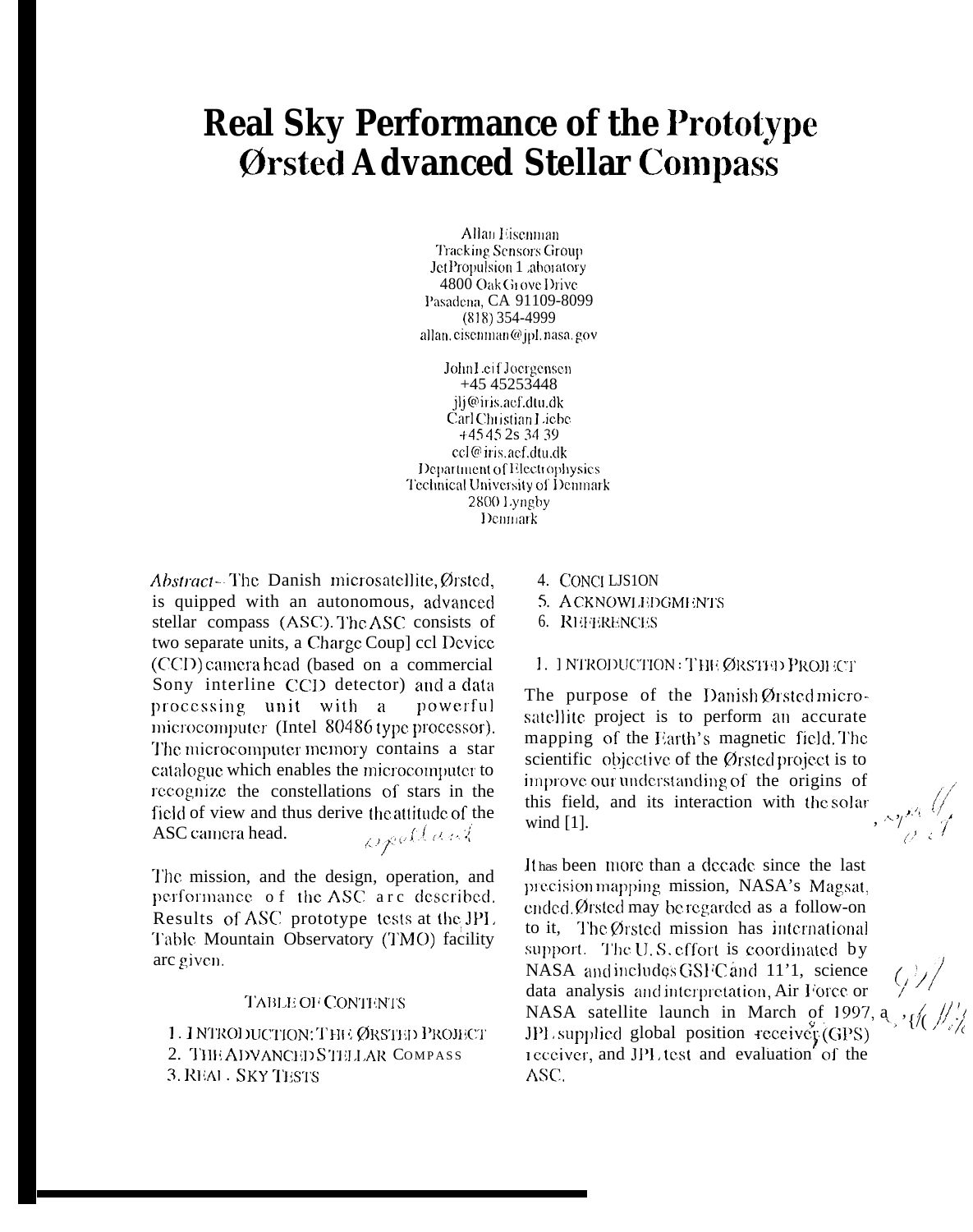The Ørsted microsatellite has been enabled by **IWO** major technical developments. The first one is the availability of' high reliability, low cost, low power consumption electronics. The second onc is the availability of low cost launch opportunities as secondary (piggyback)  $p$ ayloads on launch vchicles such as the French Ari and and the U.S. Delta rockets.

The  $\emptyset$ rsted payload includes a vector fluxgate. magnetometer, an Overhauser scalar magnetometer, an ASC [2], six charged parti -CIC detectors, and a Turbo Rogue Global Position (GPS) receiver. Mission require mcnts are to dctcrminc the magnetic vector accuracy to at least  $3 \text{ nT}$  and  $20$  arcseconds,

The physical characteristics and orbit of the.  $\emptyset$ rsted microsatellite are given in Table 1. An 8 meter long deployable boom carries the two magnetic-fic]ct measuring jnstrumcmts and the ASC as shown in Figure 1 and the block diagram in Figure 2. The boom isolates the jnstrumcnts from the perturbing magnetic field generated by the satellite main body. Satellite attitude control is by gravity gradient stabilization, supplemented by active magnetic-torquer coils. The Position is determined by the GPS receivers.

The primal y purpose. of the  $ASC$  is to provide a reference coordinate system to the vector magnetometer. The secondary purpose is to

'J'able J. Microsatellite physical properties

| Parameter      | Value                                  |
|----------------|----------------------------------------|
| Mass:          | $61.4 \text{ kg}$                      |
| Width:         | 45.0 cm                                |
| Depth:         | 34.0 cm                                |
| Height:        | 68.0cm                                 |
| Boom:          | 8.0 m                                  |
| Power:         | Solar panel/batteries, avg.<br>54/22 W |
| Stabilization: | Gravitational/magnetic-<br>t orquers   |
| Orbit:         | Polar, 450 x 850 km                    |



Figure 1. Drawing, of the Ørsted microsatellite with boom deployed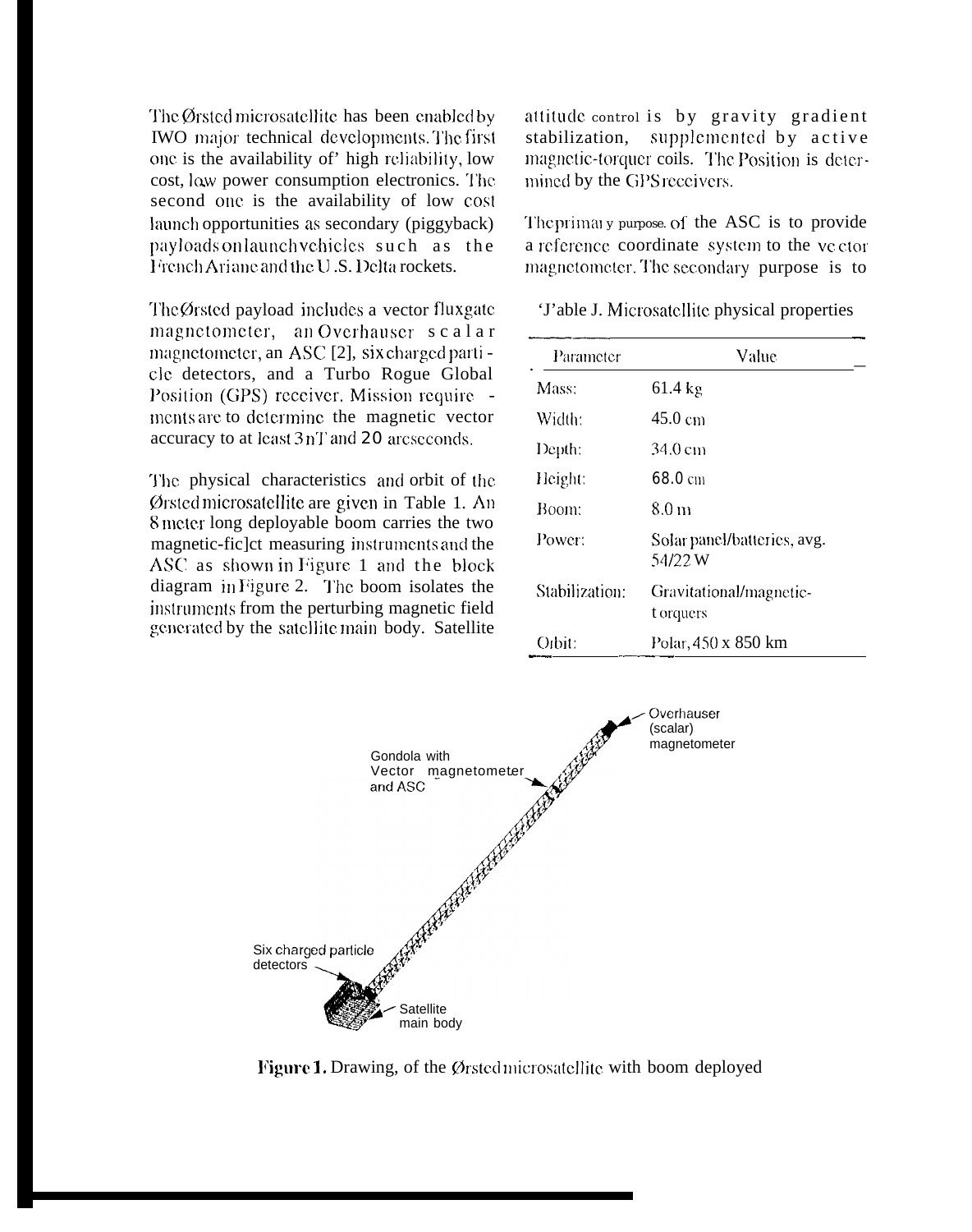

Figure 2. Ørsted block diagram

provide data for attitude controluse. The ASC camera head and vector magnetometer are integrated into a common Si-SiC optical bench.

## 2. THE ADVANCED STELLAR COMPASS

Only one attitude reference frame exists that fulfills the need for the high accuracy required to support the vector magnetometer- the celestial coordinates of the stars on the firmament. This reference frame has an intrinsic, average accuracy of better than 0.3 arc-second per star. The ASC operates in the stellar reference frame and outputs an attitude quaternion [3] based on the highly accurate celectrial coordinate system,

In order to provide the computing power necessary to fulfill the task, utilization of a powerful microcomputer is unavoidable. Such computers consume a substantial amount of power and the electric noise from such devices contain frequencies from  $O$  to  $50+$  MHz and have magnetic and highly conductive. materials (e. g., the aluminum housing). Since the ca unera head must of perate in close proximity to the vector magnetometer, and the computer does not have to, the computer is separated and moved to the satellite main body. This, then is a straightforward approach to minimizing magnetometer interference from the ASC. The resulting two ASC components are shown in sounding rocket (Thunderstorm 111) configuration in Figure 3 [4]. Thunderstorm III was launched in September of 1995 and was the first space flight operation of the ASC.

The camera head is based on a commercial interline micro-lens CCD; the SONY CD X039 AL and its companion CMOS decoder and driver chips. The CCD has a resolution of 752 by 582 active. pixels, each with a dimension of  $8.6 \,\mu m$  by  $8.3 \,\mu m$ . The mass of the camera head is 170 g and it consumes 0.5 watts. It is depicted in Figure 4.

A customized, flat-field, 7-element lens was chosen as the image-forming objective. The 16 mm focal length, f/0.65 lens is wide field and extremely fast. It is optimized to yield a point spread function diameter of 50 µm over the entire field of view,

The optical system has a spectral bandpass of  $400$  to 800"11111 and a Field of View (FOV) of 28°. The lens is equipped with a baffle to extinguish stray light and minimize the effect of bright objects outside the. FOV. The bright Object exclusion cone is 84° vertically, and 106° horizontally.

 $\mathbb{Q}^{\mathbb{A}}$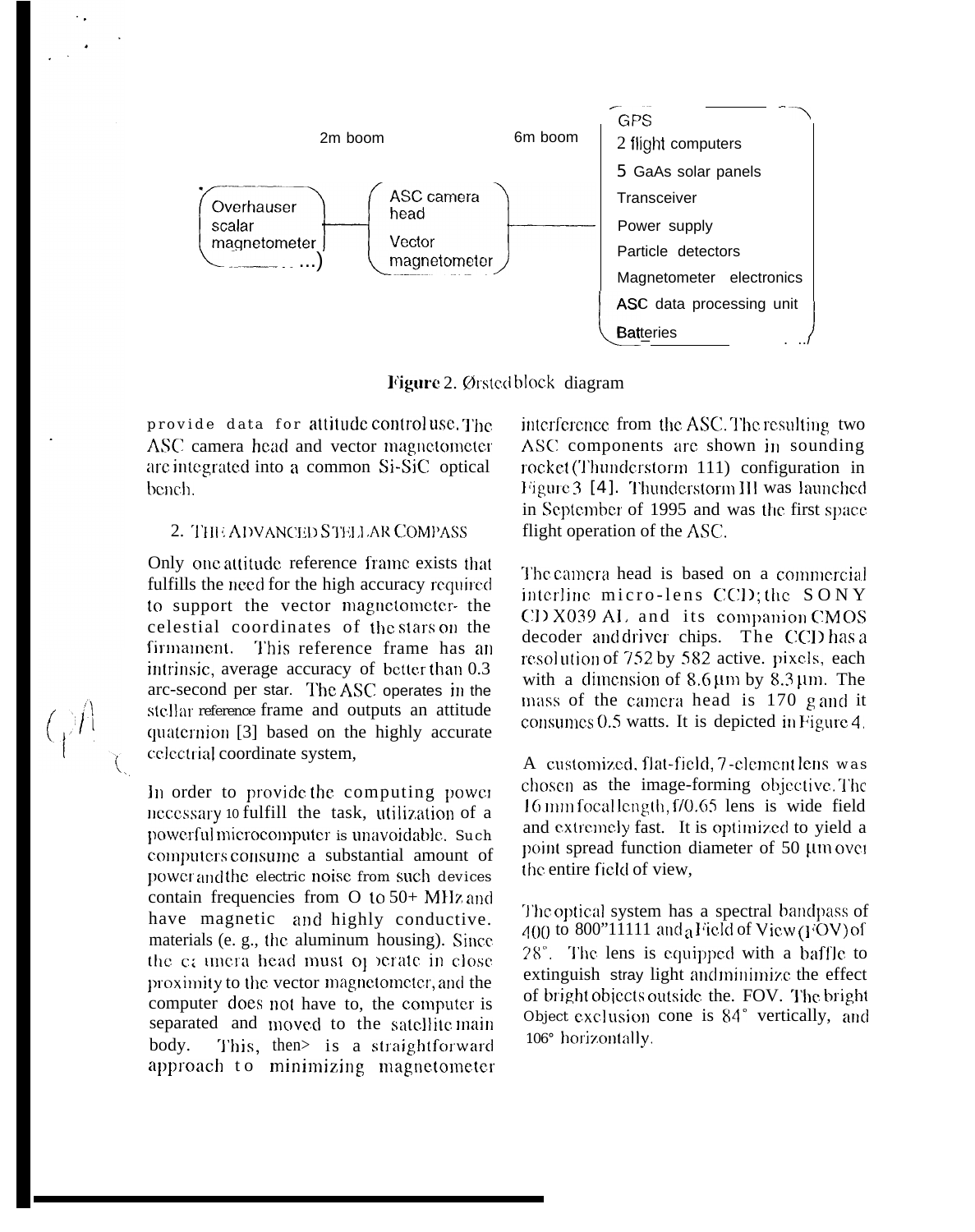

Figure 3. The ASC, shown in Thunderstorm II I sounding rocket configuration.



Figure 4. The camera head in Ørsted flight configuration

The CCD image integration time is 1 second with a noise-level equivalent to 10 electrons. The  $1 \vee \mathbf{D}$ - $\mathbf{D}$  analog output of the camera is connected via the 6-m boom cables to the data processing unit.

The ASC consists of the logical blocks shown in Figure 5 [5]. The image is digitized and stored by the frame-grabber and can be read<br>either by the central processing unit<br>(CPU) (in normal mode) or directly by an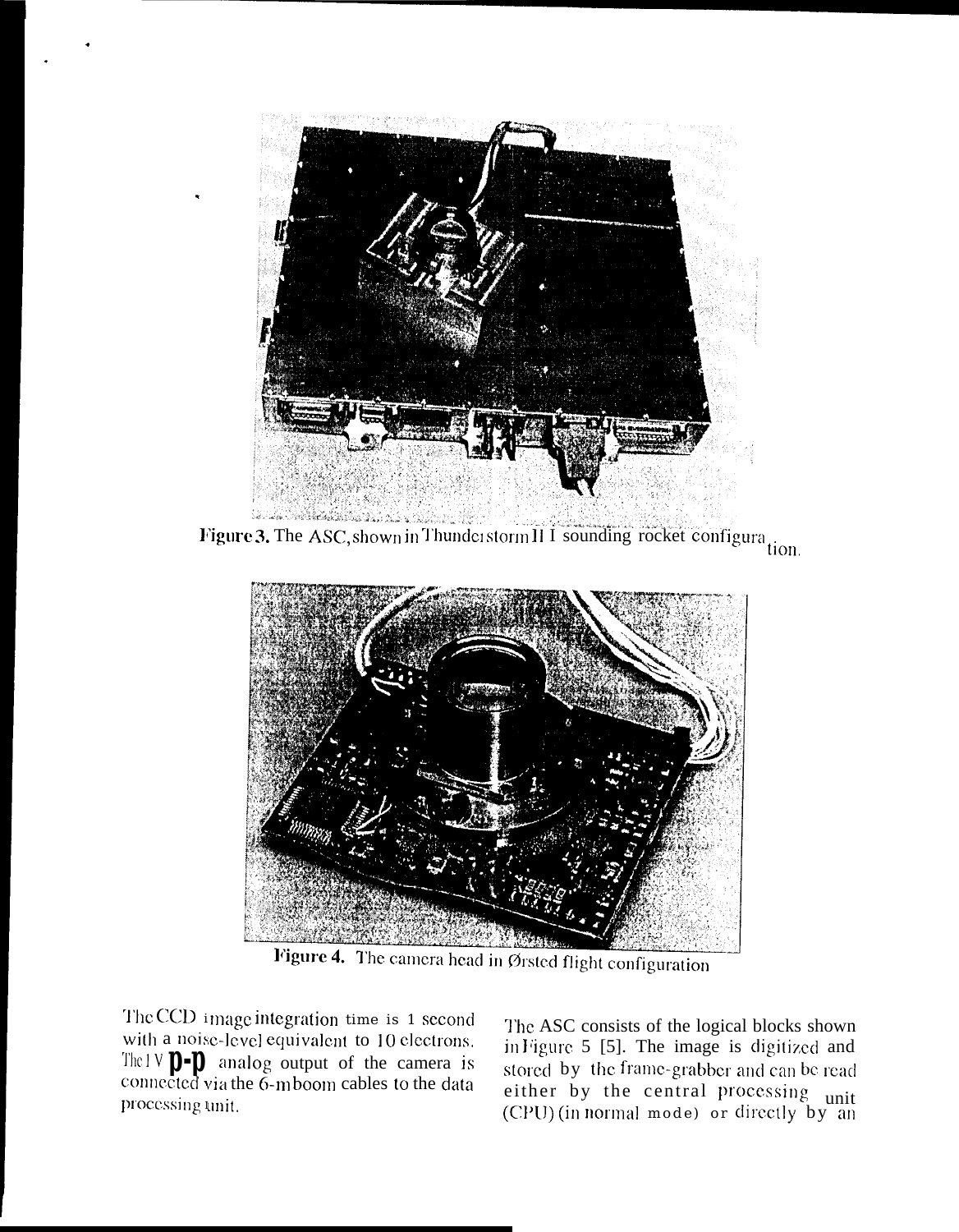

Figure S. Block diagram of the ASC

external device (in bypass mode). The CPU derives the attitude based on the image and the star catalogue stored in the Hamming code protected memory. All communication is routed via the telemetry interface.

The ASC contains a catalog of 10,000 stars which arc at least as bright as an instrument magnitude of 6.5. From this catalog, up to  $2(KI)$  stars, and typically 65, arc tracked pcr frame. The residual error in an individual frame is reduced by the square root of the. number of stars which are being tracked. 'J'bus, high accuracy is obtained with a wide. 1 OV due to the large number of stars being tracked. Since small star trackers, with such a low mass potential (790 grams, including the CPU proposed for ASTRID 2), have failed to achieve high accuracy before this, the ASC represents a breakthrough, or paradigm shift in star tracker implementation.

In normal mode the data processing unit dots all necessary data reduction, calculates the. attitude, compresses images, services the telemetry IF, and updates the internal orbit

model. For redundancy purposes, the instrument includes a bypass mode. In this mode, the communication interface (IF), frame grabber, and camera head are operated separate.ly. In the bypass mode the. necessary data reduction is done by the flight computer.

The processor is a 50 MHz INTH 80486, with an 01"'1'1 495slc/206 support chipset. All of the active components were tested and selected for radiation resist ance... The compressed program and star data base arc down loaded from a Hamming code protected (2 bits detection, 1 bit correction) flash-ram to the  $4Mb$   $I > I < AM$ . All major chips arc protected against latch-up via current measuring shunts in the power circuits. Excessive current causes the power supplies to turn off, momentarily, thus resetting the latched component.

The protection mechanisms inherent in the 486 architecture are fully utilized to catch and correct single event upsets (SEU) and bit-flips (e.g., the processor runs in "protected mode"). At regular intervals the CPU performs bit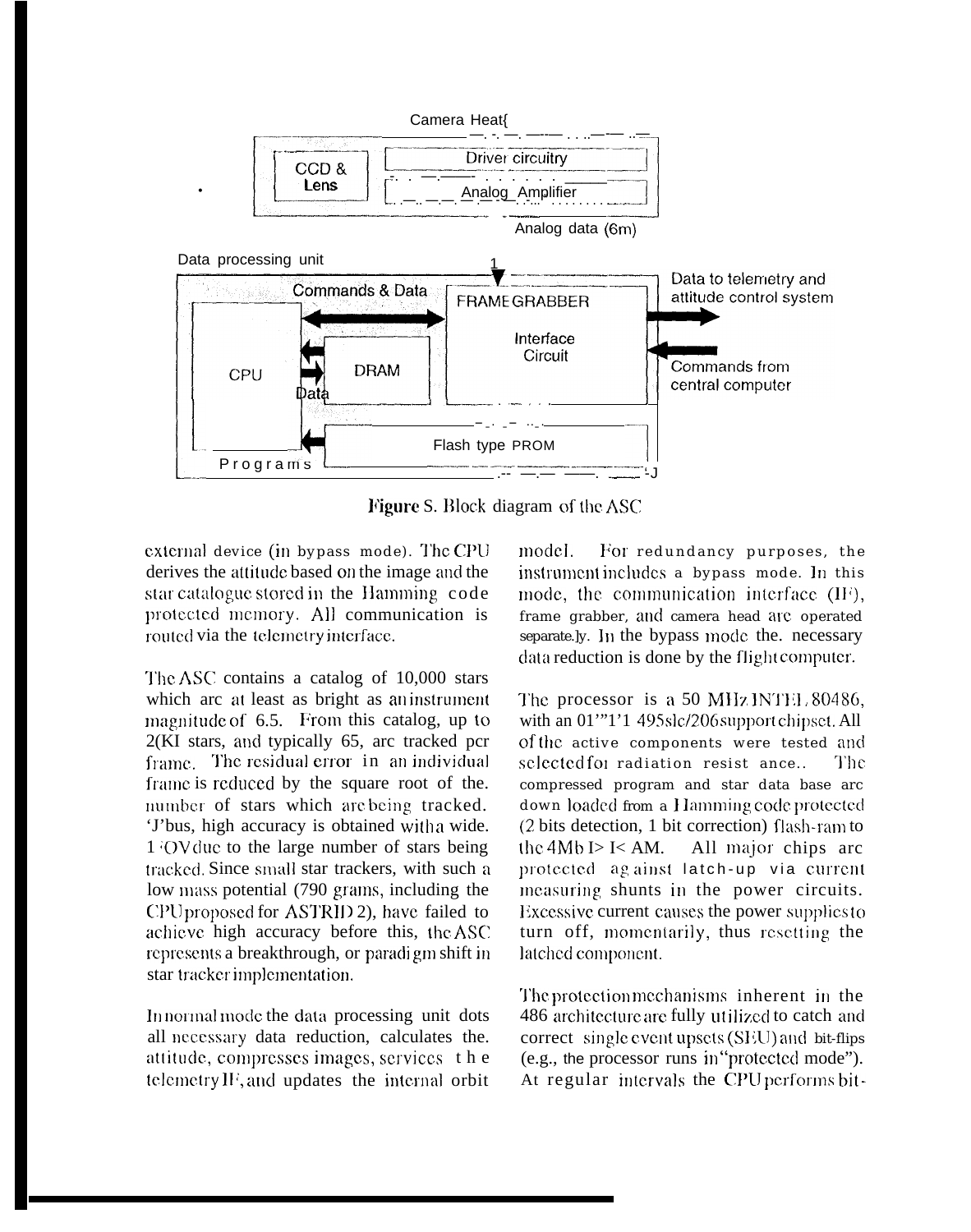wash on the flash-ram to avoid double faults. All programs, data, and system settings (exe.cpt for a core loader) can be changed, verified, or uploaded during flight. The mass of the data processing unit is 1.6 kg and it consumes 4.() watts of regulated, secondary power. Note that over  $1.0 \text{ kg}$  of mass of the the data processing unit is represented by its solid aluminum chassis, and will be greatly reduced in future, proposed models.

## **Operational Principles**

Innormal operation on a 3-axis stabilized satellite, the angular difference between two consecutive images is so small that the following procedure is adequate. The image is sifted for stars. All star centroids are derived and then corrected for lens distortion. Based on the previous attitude and the star catalogue, the corresponding catalogue star locations are calculated. The star centroid frame and the star catalogue frame arc then oriented, relative to each other in order to minimize the. spatial differences between them. This is done by a least squares fit and results in the relativistic attitude (not corrected for light time aberration) of the camera head, for that frame. 'J'his at titude is then corrected for astronomical

(light time) aberration and the quaternion is output to the telemetry queue.

In a number of situations, such as, following power cycling, S1 <sup>{U}</sup>, or invalid images (bright) objects in the field of view etc.), the previous attitude. is invalid or missing. In these cases an additional image processing step, initial attitude. acquisition, is then applied.

In initial atitude acquisition, the star centroids are analyzed for triplets of nearest and secondnearest neighbors. The resulting set of triplets is then matched to a preflight compiled version of' the. star catalog, c- the star database. The entries in this star database include all of the possible star triplets. Based on this match, an attitude is obtained which is used in the consecutive processing instead of the previous invalid attitude  $[6]$ .

In order to transform the relativistic attitude, including light time aberration, to the absolute attitude, the. velocity vector of the spacecraft relative to the heliocentric system is required. This vector is derived from an orbit model that needs to be updated at regular intervals. On the Ørsted microsatellite, these updates arc. based on GPS data. The operational flow diagram of the ASC is shown in  $1$  igure 6.

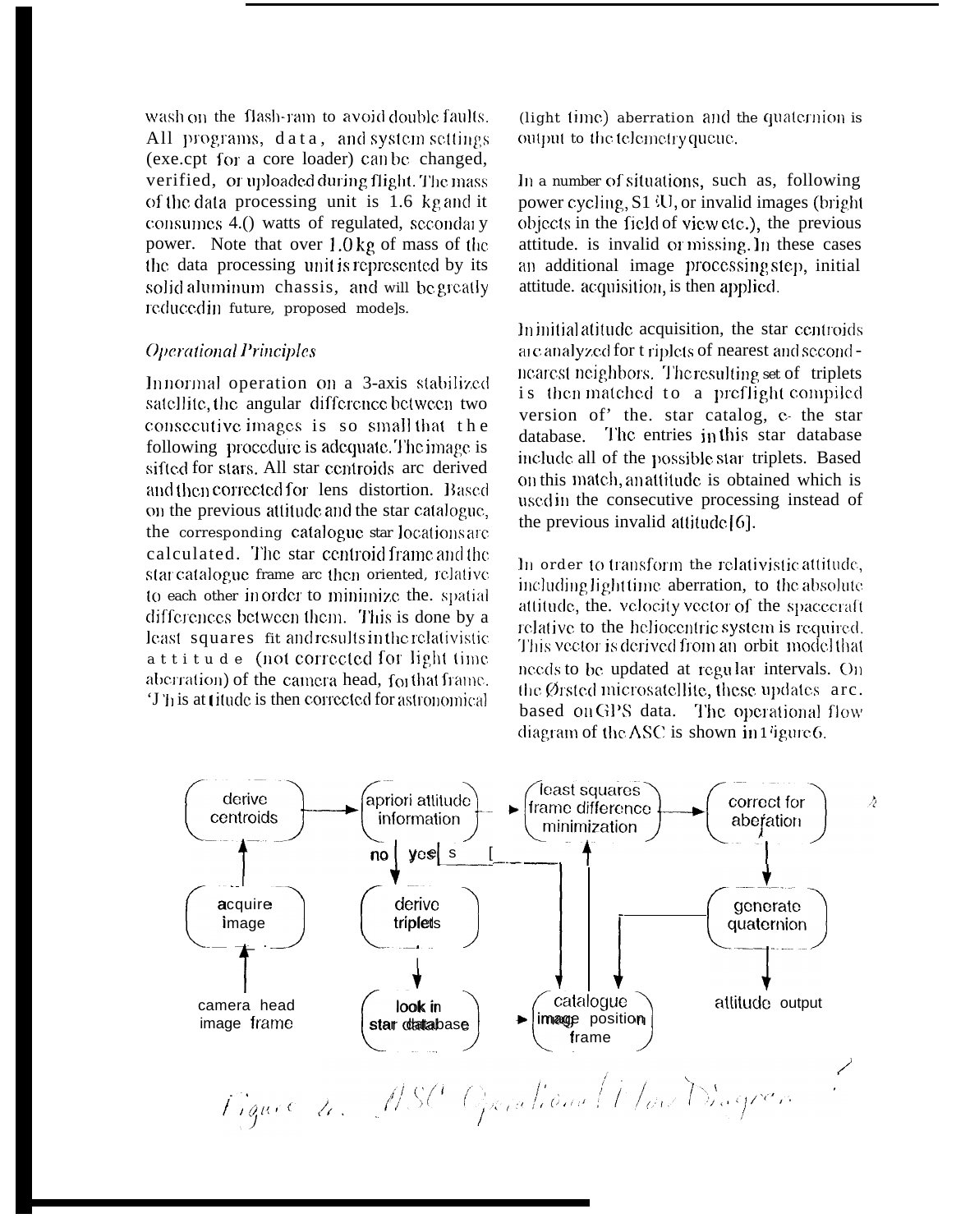## 3. REAL . SKY TEST

in order to determine the performance of the ASC, it has been evaluated with real sky images at J[1], 's Table Mountain Observatory (TMO) facility [7].

The ASC was mounted on the front of a 24inch telescope as in Figure 7. It should be noted that even with the long interconnection, only a small degradation in performance, due to noise pickup, was observed.



Figure 7. The J]']. TMO 24-inch telescope in star tracker test configuration

Several parameters of the ASC were, evaluated—primarily to determine the. noise equivalent angle  $(NEA)$  of the. system. I lowever, other essential parameters of the stellar compass can also be e.valuated during a test like this (e.g., lens correction function,

star color class response, acceptable image motionsmear, relative accuracy etc.).

A total of 728 exposures were taken with the telescope tracking or stationary (exposures subjected to no motion smear or just the effect of the sidereal rate, respectively).

The NEA (including star field variation) of the ASC was determined by pointing it toward zenithand acquiring continuous attitudes. The (inclination of the boresight remains essentially constant and the right ascension changes with the sidereal rate. The NEA is then determined statistically from a series of attitudemeasurements.

The attitude measurement series was acquired over a period of onc hour. This implies that the star field in the last image is completely different from the star field in the first. Hence, this test includes seeing (the atmospheric distortion), NEA, variation in the star field, etc. The attitude measurements are shown in Figures 8 through 10.

Figure 8 shows the declination measured by the ASC versus the image number (i.e., the time). The reason for the slight slope of the declination is the epoch of star catalogue  $(J2000)$ . The pole position is some 250 arcseconds from the pole position at the date of image acquisition (Sept. 1 995). Because of this, a diurnal sinusoidal variation in the declination will arise. The amplitude of this variation is currently 250 arcseconds. The  $3\sigma$ accuracy of this measurement is shown to be 5.7 arcseconds.

The right ascension is depicted in Figure 9. The accuracy in this axis is harder to estimate, as this axis changes with the sidereal rate. If the sidereal rate were subtracted, the accurate timing of the single images would have to be used. This was not available. However, in spite of this, the measurements With the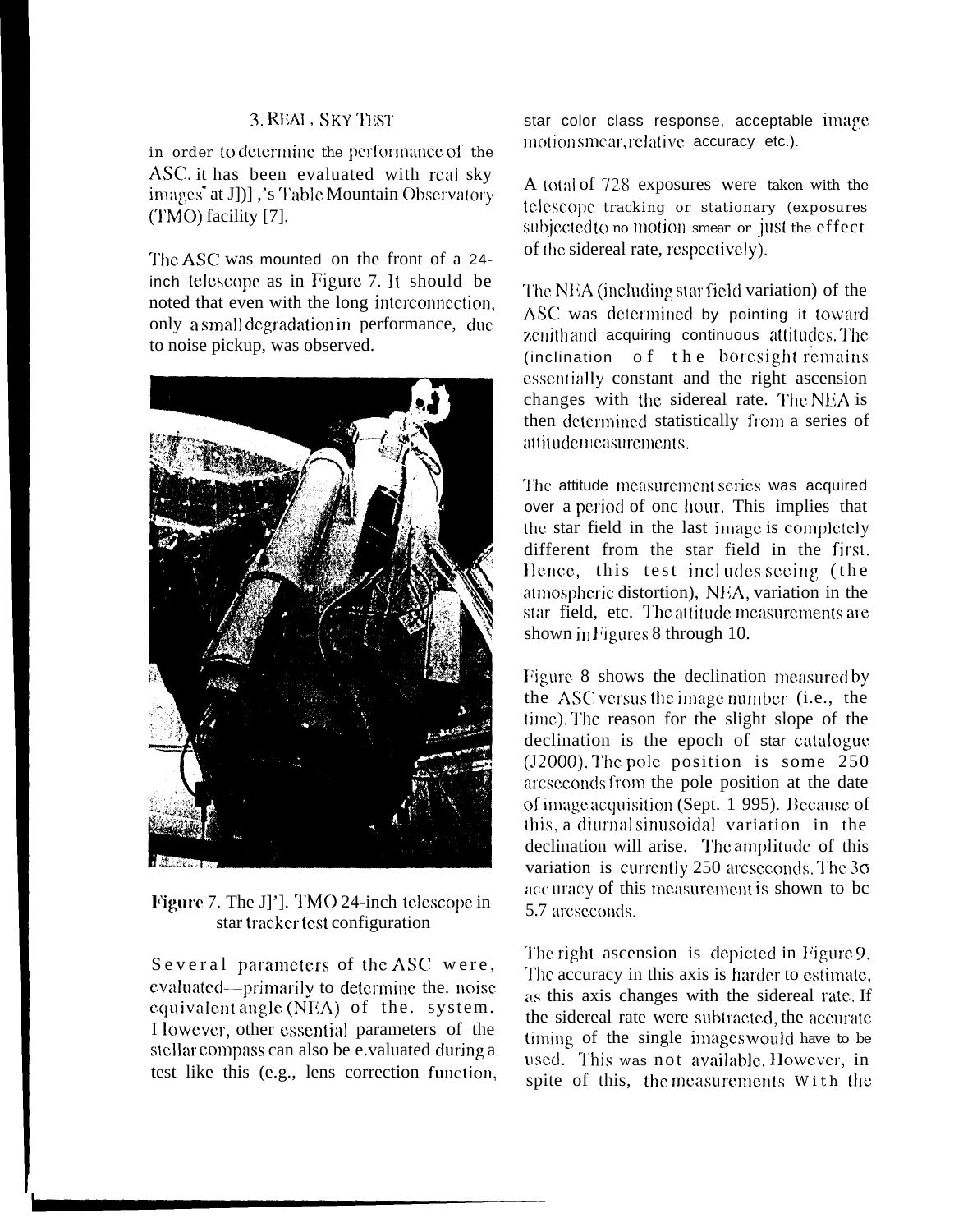

Figure 8. Declination for TMO zenith measurements (star catalogue epoch J2000, no precession nor nutation correction), 2 arcseconds seeing).



Figure 9. Right ascension for TMO zenith measurements (star catalogue epoch J2000, no precession nor nutation correction, 2 arcsecond seeing). Note that individual star positions are not resolved due to the. scale of the figure.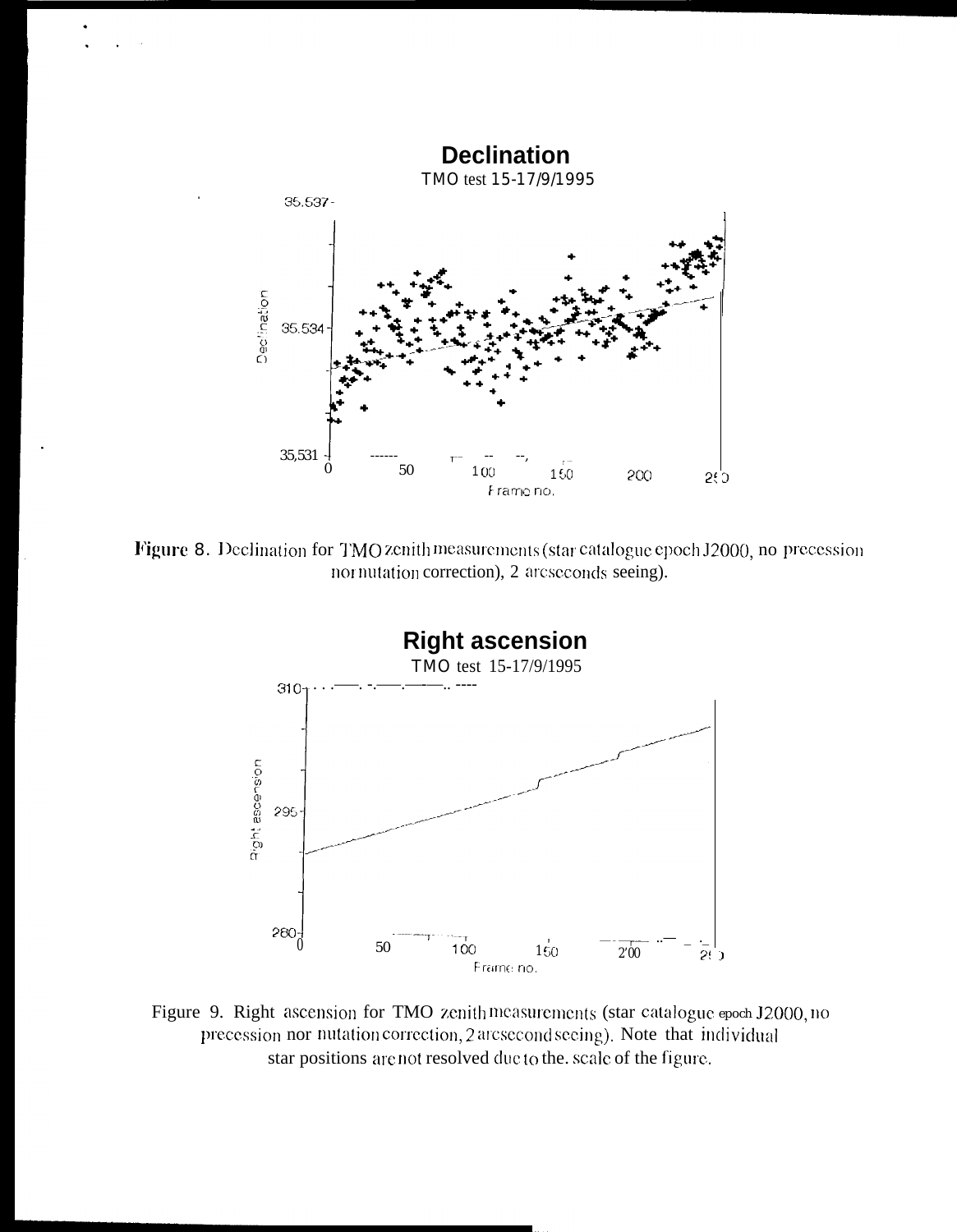

Figure 10. Roll angle for TMO zenith measurements (star catalogue epoch J2000, " no precession nor nutation correction, 2 arcsecond seeing).

telescope tracking show that the declination and right ascension are equally accurate, as expected. The two "jumps" in right ascension were due to operator intervention.

Figure 10 shows the measured rotation (or roll angle) aro und the boresight. Again, this parameter is affected by the J2000 coordinates. The accuracy is 42 arcseconds,  $3\sigma$ .

It should be noted that the test results obtained with this prototype camera head are not as good as those that arc expected from the flight ASC. The lens distortion correction was not optimized, causing, an uncorrected systematic error, nor was the 800 nm cutoff optical coating incorporated, resulting in greater chromatic aberration. Also, the flight kinematic mount of the camera head was not used. Tests of a full, flight version of the. camera head and data processing unit are planned at TMOinDecember of 1995.

The tests in Figures 8, 9, and 10 include stat field variation. NEA, and seeing, 1 lowever, in order to exclude the star field variation, the same test was performed With the telescope tracking (the exact same image in the field of view). The variations in attitude information will thus only include NEA and seeing. The result of this test is shown in Figure 11. This shows that the  $3\sigma$  NEA is 4.25 arcseconds.

 $\int_{\mathbb{R}^3} \int_{\mathbb{R}^3} \int_{\mathbb{R}^3}$ 

#### 4. CONCLUSION

The design, operation and performance of the prototype version of the Advanced Stellar Compass (ASC) for the Danish Ørsted microsatellite have been (ic.scribed. The ASC) represents a paradigm shift in star trackers because it combines the benefits of low mass, low power consumption, fully autonomous operation, quaternion output and high accuracy with a low cost implementation. The mea sured relative  $\alpha$  accuracy was  $5.7$  $arcseconds(3\sigma)$  for each Of two axe s, 42 arcseconds  $3\sigma$  for roll angle about the boresight and an NEA of 4.25 arcseconds  $(3\sigma)$ for each of the two axes. Flight versions of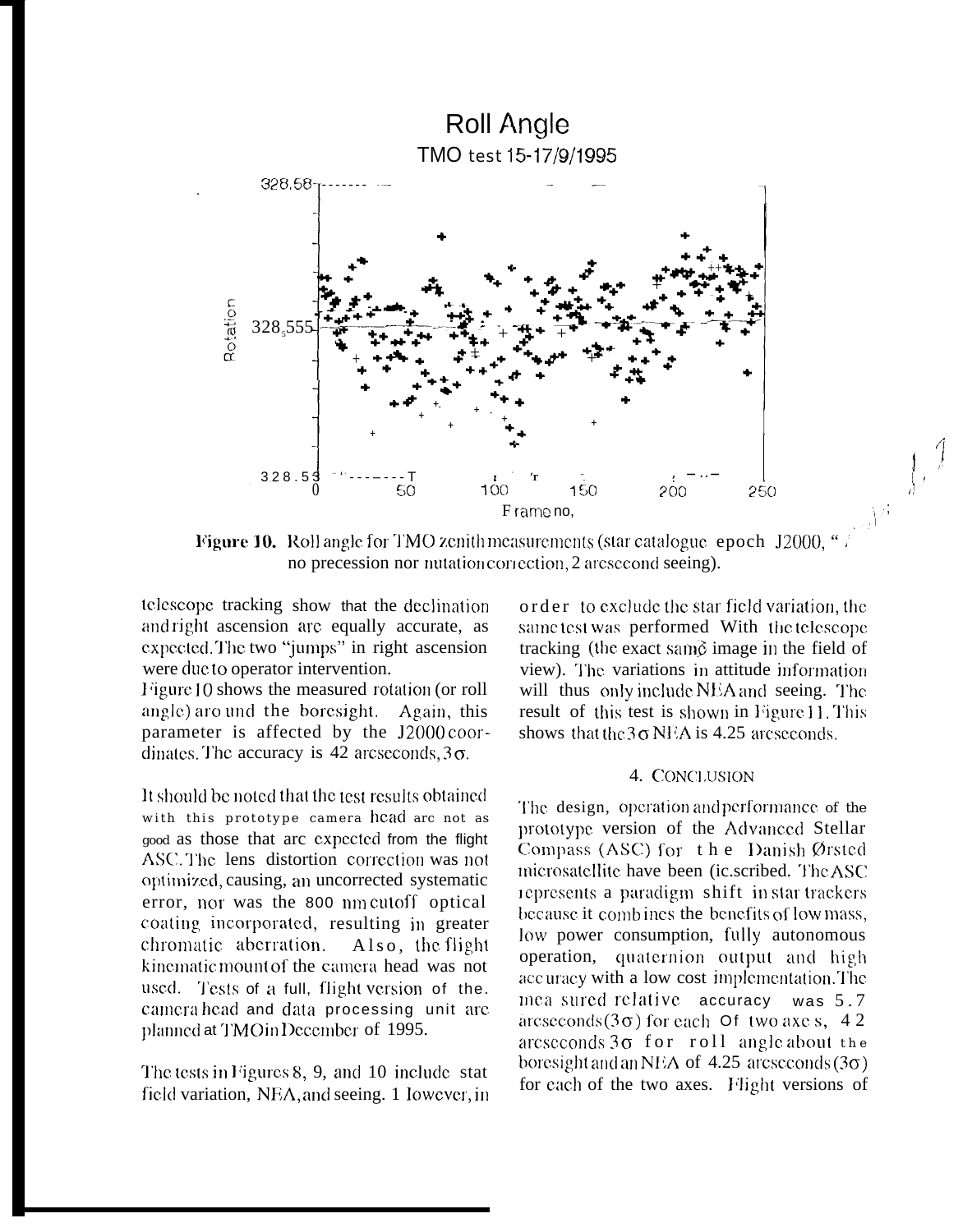

**Figure 11.** Declination for TMO zenith measurements (star catalogue epoch J2000, no precession nor nutation correction, 2 arcseconds seeing).

the ASC are expected to exhibit better accuracy. This performance is obtained by typically tracking 65 stars per frame vs. less than 10 stars per frame for conventional star trackers. The low power, mass and cost were realized by using reliable, commercial components which have been selected for a high level of radiation resistance.

## **5. ACKNOWLEDGMENTS**

This work was carried out as a part of the Ørsted SIM evaluation program at J[)], funded by NASA Code YSG, the Danish Ørsted Satellite project and the Technical University of Denmark.

#### 6. REFERENCES

[1] "The Ørsted Satellite, Mission Summary," Computer Resources International A/S, Copenhagen, Denmark.

[2] "Star Trackers for Attitude Determination,"

C. C. Liebe, IEEE Aerospace and electronics magazine, p. 1016, June 1995.

[3] "Spacecraft Attitude Determination and Contr I," J.R. Weitz, Boston, MA: 1). Reidel, 1985.

[4] "The AEF/DTU Star Imager Instrument, Department of Electrophysics," J. L. Jørgensen. Technical University of Denmark, 1994.

[5] "Development of the Ørsted 1'recision Attitude Instrument the Star Imager," J. J., Jø rgensen, The Chapman Conference on Measurement Techniques for Space Plasmas, Santa Fe, New Mexico, April 3-7, 1995.

[6] "Pattern Recognition of" Star Constellations for Spacecraft Application," C. C. Liebe, HHE AES magazine, p. 34-41. June1992.

[7] "Preliminary Report o n the Star Imager Measurements on the "J'able. Mountain Observatory," J. L. Jørgensen, C. C. Liebe, Department 0.1 Electrophysics, Technical University of Denmark, Denmark, November 1995.